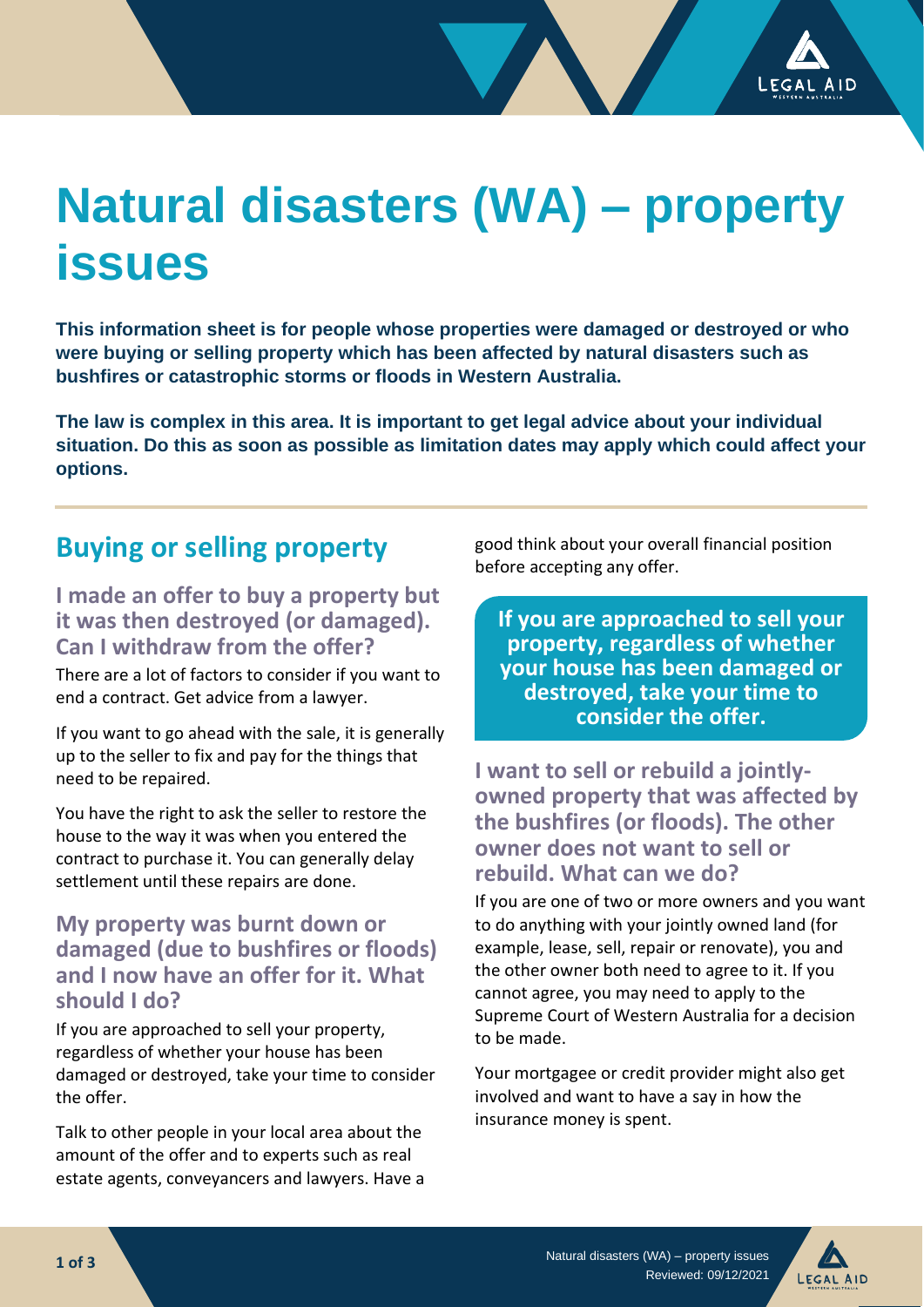# **Mortgage and debts**

## **The property I used as security for my mortgage or loan has been damaged or destroyed. What happens now?**

A property may be used as security for a loan. It is then a protection for the lender if you miss repayments on the loan. If the property is damaged, you still need to make regular loan repayments.

Usually you need to tell the lender as soon as possible about any damage to a property that is being used as security.

In most cases, the lender has standard expectations for the property being used as security, such as requiring that you have insurance on the property. If the property is damaged or destroyed, the lender may require that you pay them any insurance money you get. After this happens, you and the lender will work together to use that money for repairs, replacements and rebuilding. You can expect that the lender will take control of any negotiations with the insurer. However, not all arrangements work like this. Check the terms of your mortgage document.

If the damaged or destroyed property was not insured, the lender might want to work out a new arrangement for security for the loan and could require you to give more security or repay the loan. They might want the loan paid in full or in part.

**Usually you need to tell the lender as soon as possible about any damage to a property that is being used for security.**

## **My property was destroyed. I owe tradespeople money for work on the property. Do I have to pay?**

Yes. Your contract with the tradespeople (to do work on the house) is treated separately. You have to pay for the work that they completed under the contract. If the damaged property is insured, you

may be able to claim on the insurance policy and recover your losses separately.

## **I was building (or renovating) my home at the time of the bushfires (or floods) and now the building work is damaged. What should I do?**

Usually, you still have to pay for work that tradespeople or your builder have already done under the contract. Talk to your builder.

The builder's general construction insurance may cover the damage. You will still have a contract between yourself and the builder. Contact your builder and ask for another copy of the contract if you no longer have yours.

Your insurance may cover damage to the building or renovation works.

## **Is any financial help available from the government?**

In cases of natural disaster government assistance may be available.

Information about assistance may be available on:

- the **Services Australia** website under the heading Help in an emergency [https://www.servicesaustralia.gov.au/individu](https://www.servicesaustralia.gov.au/individuals/help-emergency) [als/help-emergency](https://www.servicesaustralia.gov.au/individuals/help-emergency) , or
- the **Department of Fire and Emergency Services**' website under [Disaster Recovery](https://www.dfes.wa.gov.au/recovery/Pages/DRFA-WA.aspx)  [Funding Arrangements Western Australia.](https://www.dfes.wa.gov.au/recovery/Pages/DRFA-WA.aspx) If you need help in deciding if you qualify for any assistance email [drfawa@dfes.wa.gov.au](mailto:drfawa@dfes.wa.gov.au) or phone the numbers provided on the website.

See also the *Information sheet: Natural disasters (WA) – debt issues* which is available from the Legal Aid WA website or any office.

# **Where can I get more information?**

• See the **[Legal Aid WA](http://www.legalaid.wa.gov.au/)** website under the heading Natural disasters or contact the **Infoline** on **1300 650 579** for information and referral.